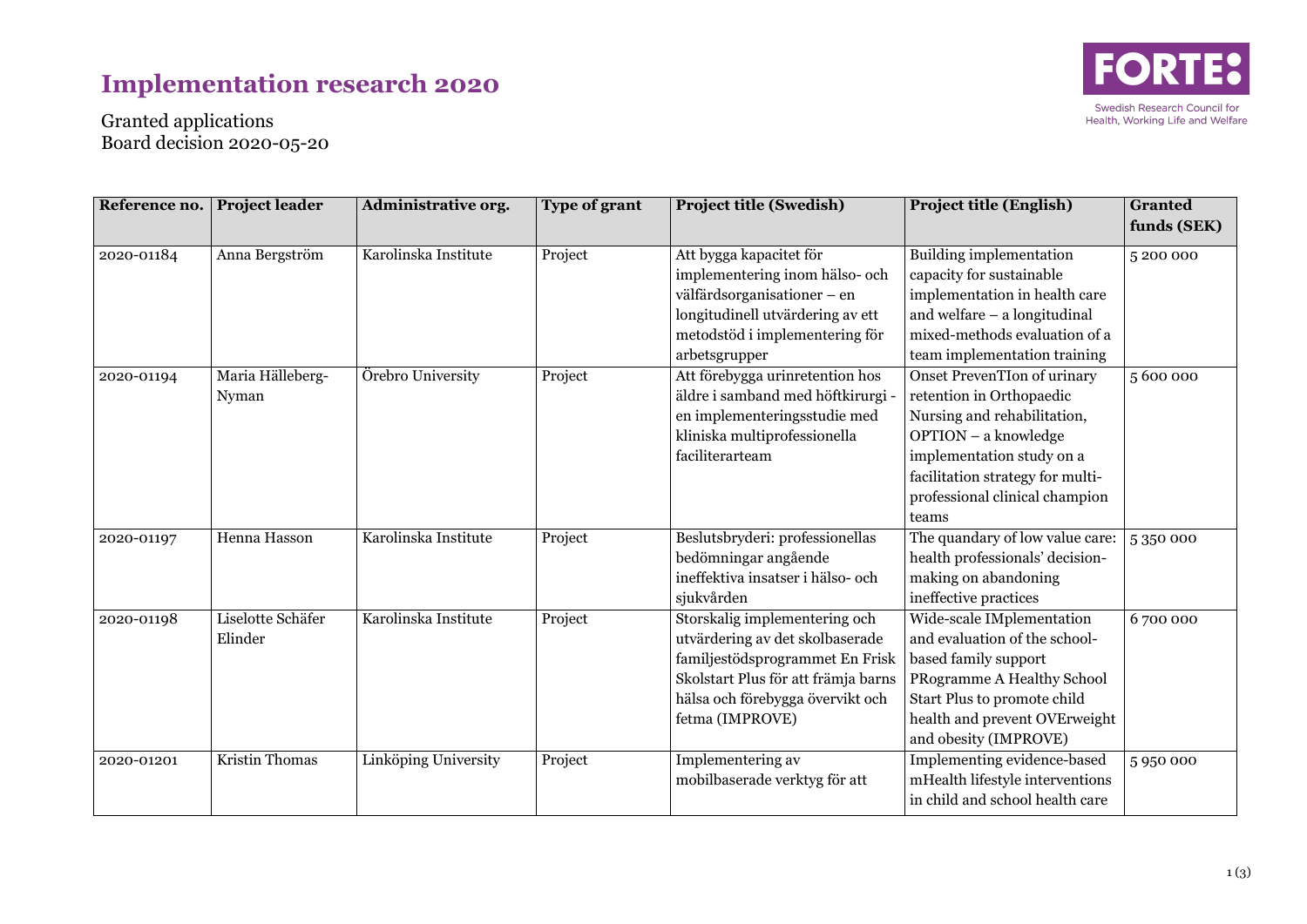

| Reference no. | <b>Project leader</b> | <b>Administrative org.</b> | <b>Type of grant</b> | <b>Project title (Swedish)</b>    | <b>Project title (English)</b>      | <b>Granted</b> |
|---------------|-----------------------|----------------------------|----------------------|-----------------------------------|-------------------------------------|----------------|
|               |                       |                            |                      |                                   |                                     | funds (SEK)    |
|               |                       |                            |                      | främja hälsosamma levnadsvanor    |                                     |                |
|               |                       |                            |                      | inom barn- och skolhälsovård      |                                     |                |
| 2020-01209    | <b>Malin Edqvist</b>  | Karolinska Institute       | Project              | Vad fungerar i                    | Challenges of implementation        | 5950000        |
|               |                       |                            |                      | förlossningsvården? Test av ett   | in Swedish Maternity Care -         |                |
|               |                       |                            |                      | agilt arbetssätt vid              | Testing an agile methodology        |                |
|               |                       |                            |                      | implementering av en ny regional  | informed by behaviour change        |                |
|               |                       |                            |                      | riktlinje för värksvaghet under   | intervention design for             |                |
|               |                       |                            |                      | förlossning                       | implementation of a new             |                |
|               |                       |                            |                      |                                   | guideline on labour dystocia        |                |
| 2020-01214    | Lydia Kwak            | Karolinska Institute       | Project              | Att öka vår förståelse av         | <b>Understanding implementation</b> | 7150000        |
|               |                       |                            |                      | implementeringsmekanismer: en     | mechanisms: a randomized            |                |
|               |                       |                            |                      | randomiserad kontrollerad studie  | controlled trial in schools         |                |
|               |                       |                            |                      | i skolor med syfte att undersöka  | aimed at testing                    |                |
|               |                       |                            |                      | effekterna av                     | implementation strategies and       |                |
|               |                       |                            |                      | implementeringsstrategier och     | their mechanisms of change          |                |
|               |                       |                            |                      | relaterade                        |                                     |                |
|               |                       |                            |                      | förändringsmekanismer             |                                     |                |
| 2020-01221    | <b>Italo Masiello</b> | <b>Linnaeus University</b> | Project              | A longitudinal implementation of  | Longitudinell implementering        | 5150000        |
|               |                       |                            |                      | a digital learning program in     | av digitala läromedel i             |                |
|               |                       |                            |                      | middle level classrooms - Impact  | grundskolan - inverkan på           |                |
|               |                       |                            |                      | on teaching practices and student | undervisningspraktik och            |                |
|               |                       |                            |                      | outcomes                          | elevresultat                        |                |
| 2020-01223    | Ulrica von Thiele     | Mälardalens University     | Project              | Värdet av följsamhet till och     | Understanding the value of          | 5950000        |
|               | Schwarz               |                            |                      | anpassningar av evidensbaserade   | adhering to or adapting             |                |
|               |                       |                            |                      | interventioner: en experimental   | evidence-based interventions:       |                |
|               |                       |                            |                      | beslutsfattningsstudie            | An experimental decision            |                |
|               |                       |                            |                      |                                   | making study                        |                |
| 2020-01229    | Maria Hägglund        | <b>Uppsala University</b>  | Project              | Bortom implementering av e-       | Beyond Implementation of            | 5800000        |
|               |                       |                            |                      | hälsa                             | $\operatorname{eHealth}$            |                |
|               |                       |                            |                      |                                   |                                     |                |